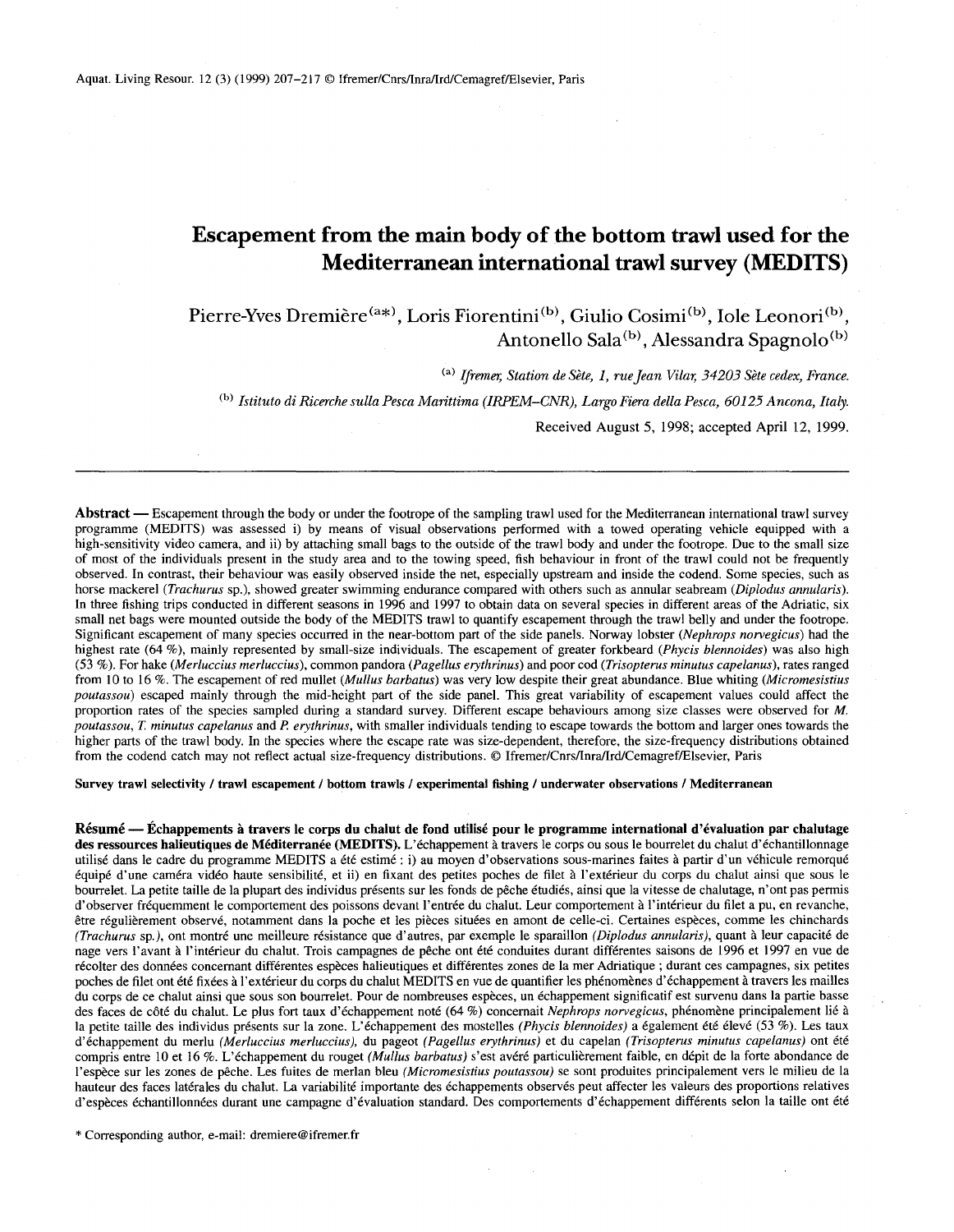notés pour *M. poutassou,* T. *minutus cape/anus* et P. *erythrinus,* les plus petits individus tendant à fuir vers le bas et les plus grands vers le haut du corps du chalut. Pour les espèces ayant présenté un échappement lié à la taille, la distribution des fréquences de longueur des individus trouvés dans la poche du chalut peut donc ne pas refléter exactement la distribution réelle des longueurs sur la zone. © Ifremer/CnrslInra! Ird/Cemagref/Elsevier, Paris

Sélectivité du chalut / échappement du chalut / chalut de fond / pêche expérimentale / observation sous-marine / Méditerranée

# 1. INTRODUCTION

A sampling trawl was designed for the Mediterranean international trawl survey (MEDITS) programme based on a series of requirements provided by the biologists involved in the programme [3, 8]. One of these was low selectivity, so as to provide as complete a picture as possible of the species captured. To do this, the full mesh size of the codend was limited to 20 mm.

However, the codend is not the only part of the trawl from which fish escape. The escapement from trawls used for survey purposes has been extensively studied. Engås and Godø<sup>[6]</sup> observed considerable lengthdependent escapement of cod *(Gadus morhua)* and haddock *(Melanogrammus aeglefinus)* under a Norwegian sampling trawl. Walsh [13] showed the vulnerability of a groundfish survey trawl to be sizedependent in Atlantic cod *(G. morhua),* American plaice *(Hippoglossoides platessoides)* and yellowtail flounder *(Limanda ferruginea).* Ehrich [5] studied escapement under the GOV trawl *(chalut* à *grande ouverture verticale)* used for the present international bottom trawl surveys in the North Sea, Skagerrak and Kattegat, and concluded that young cod *(G. morhua)*  are considerably underestimated when the trawl is rigged with a heavy bobbin footrope.

During acoustic surveys, net bags were applied by Nakashima [12] to the outside of a midwater trawl to quantify escapement and to determine its effect on composition and length-frequency estimates. Quantitative evidence was provided that midwater trawls may produce biased observations, with the smaller capelin *(Mallotus villosus)* and species such as Arctic cod *(Boreogadus saida)* and sand lance *(Ammodytes dubius)* being under-represented in the codend catch.

In a similar study, four small bags were attached to the outside of a typical commercial Italian trawl [9]. No fish were found in the two bags mounted on the upper part of the trawl, while only small benthic fish species, such as scaldfish *(Arnoglossus laterna),* were found in the bags attached to the lateral part of the body. No specimens of the experiment's target species, red mullet *(Mullus barbatus),* were found in the bags despite large catches in the codend.

Selectivity experiments on Norway lobster *(Nephrops norvegicus)* showed that substantial selection can occur in the main body of the trawl [11].

The aim of the work presented in this paper was to assess the escapement through the body or under the footrope of the MEDITS trawl. The first two sections of the body of this trawl have a relatively larger mesh (140 and 120 mm) than those normally used in many commercial Mediterranean trawls [8]. Such mesh sizes have been chosen in order to avoid, in a good compromise, an avoiding behaviour of larger individuals as well as an escapement behaviour of smaller ones. Our object was to observe whether this mesh size herded all the fish to the codend or whether sorne escaped through these large meshes: i) for the main fish species caught in the area, to see if they all behave in the same way; and ii) for the different size classes, to see if the length-frequency distributions obtained from codend catches reftect those in the sea.

Two methodologies were applied. Trawl-fish interactions were studied by visual inspection during two trips conducted with a towed operating vehicle equipped with a high-sensitivity video camera. In addition, during three fishing trips conducted to assess the efficiency of the MEDITS trawl [8], sorne small bags were attached to the outside of the trawl to estimate fish escapement through the meshes and under the footrope.

# 2. MATERIALS AND METHODS

# 2.1. Visual observations

# *2.1.1. Instrumentation*

The EROC *(engin remorqué d'observation des chaluts)* was used for underwater visual observations. This is a towed underwater vehicle equipped with a TV camera which dives up to 120 m in depth. Its position in.the water is controlled through a console on the vessel. Its longitudinal position is controlled by shooting or hauling the towing cable. The transversal and vertical positions are controlled by four rotors (Magnus effect) placed in front of the vehicle. The camera can be rotated in all directions. The towing cable contains the electronic connections that drive the rotors, control the camera and receive the TV signals.

#### *2.1.2. Sampling areas*

The two visual-observation trips were made between the second and the third fishing trip. The first was carried out in May 1997 in the Tyrrhenian Sea on board the French research vessel *L'Europe.* The fishing station lay between La Spezia and Viareggio at a depth ranging from 22 to 55 m. The second was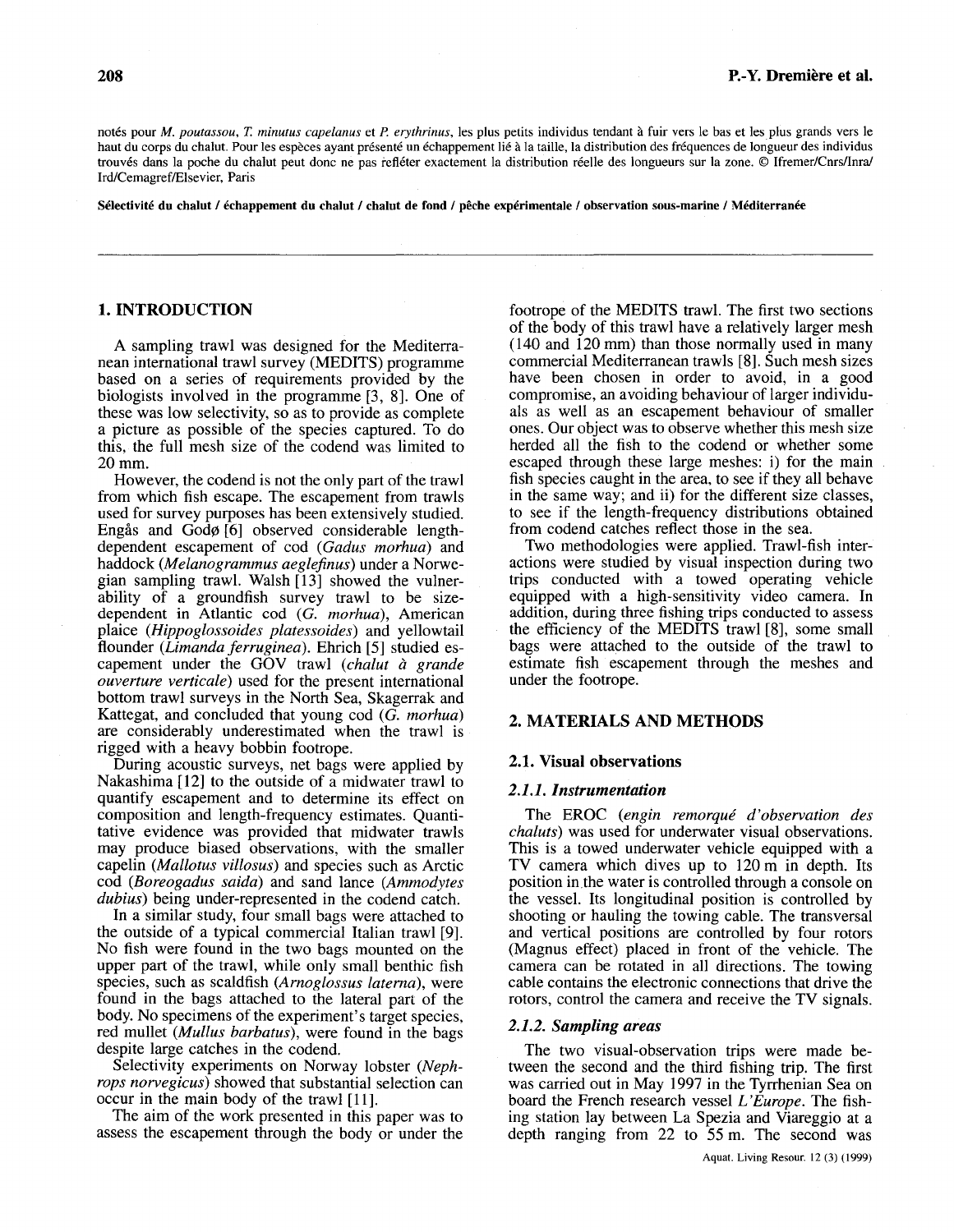### Escapement from the MEDITS trawl



Figure 1. Position and dimensions of the small net bags mounted on the different parts of the MEDITS trawl: the near-bottom part of the side panels (Tl, T2 and T4), the upper panel (T3), the mid-height part of the side panel (T6) and under the footrope (T5).

conducted in June 1997 in the Adriatic on board the Italian research vessel S. *Lo Bianco.* The poor visibility close to the bottom off the coast of Ancona made it necessary to move towards the southern Adriatic. An area was selected north of the Gargano promontory at a depth of approximately 15 m. One haul was perforrned at a depth of 50 m. Tows were perforrned with the MEDITS trawls in both trips, and also with a commercial Italian trawl in the second.

### 2.2. Fishing trips

For a description of the materials and methods used during the fishing trips see Fiorentini et al. [8]. Additional information on specific materials and methods used for escapement data analysis is presented in the following sections.

# *2.2.1. Fishing gear*

During the last three of four fishing trips conducted to assess the efficiency of the MEDITS trawl [8], five small net bags (T1, T2, T3, T4 and T6) were attached to the outside of the first two belly panels of the trawl to assess fish escapement through their relatively large meshes (140 and 120 mm, respectively). A sixth bag (T5) was attached under the trawl between the footrope and the chains to assess escapement under the footrope. The mesh size of the bags was 20 mm as in the codend. Their position along the net and their dimensions are shown in *figure 1.* 

The fishing trips follow the numeration adopted in Fiorentini et al. [8] and are thus numbered from 2 to 4. Three bags (Tl, T2 and T4) were employed in all three fishing trips, bags T3 and T5 were mounted only in the second trip, and bag T6 was employed in the third and the fourth trip.

# *2.2.2. Sampling methodology*

Data on the species caught by the net bags and by the codend were collected according to the MEDITS protocol [l, 2, 8].

### *2.2.3. Data processing*

To evaluate escape rates, the number and sizefrequency distributions computed for each net bag were multiplied by different coefficients according to the part of the trawl to which the bags had been attached.

To obtain these coefficients, one possibility was to subdivide the trawl body into the truncated conic sections having equal mesh size and to consider each bag as representative of the escape rate occurring through the section to which it was attached. This possibility was rejected because the species composition in the bags mounted in the near-bottom part of the belly  $(T1, T2$  and T4) was quite different from that observed in the bags mounted at mid-height (T6) or on the upper part (T3), which had the same mesh size.

An alternative choice, and the one adopted, was to consider all the bags except T5 as representative of the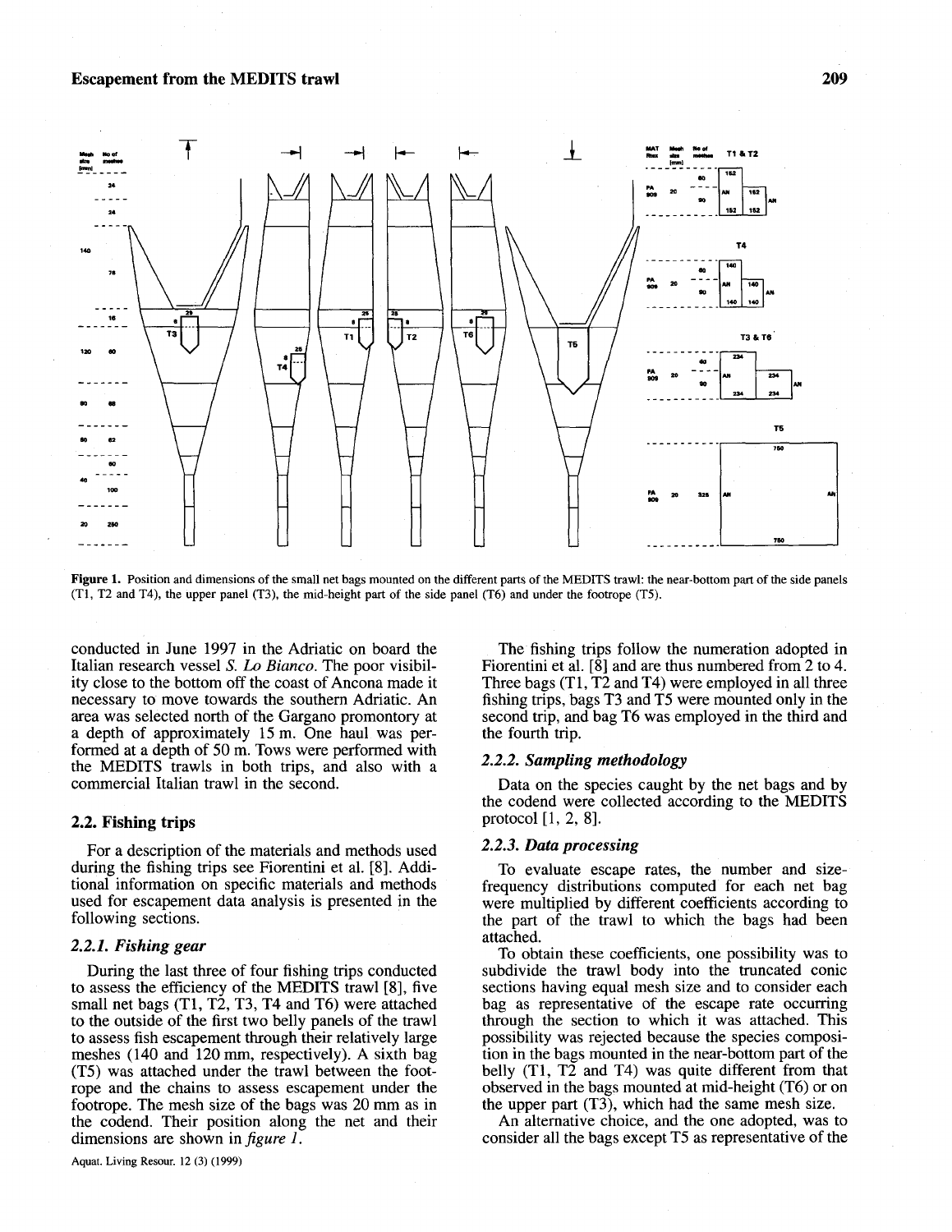

Figure 2. Port (a) and starboard (b) views of the MEDITS trawl with bag positions and trawl strips through which escapement is assumed to he homogeneous.

escapement occurring through a hypothetical longitudinal net strip *(figure* 2), measuring 76 meshes in length (the overall length of the two panels,  $16 + 60$ meshes) and 25 or 29 meshes in width (the number of the transversal meshes covered by each bag; *figure* 1). Because the bags covered 8 meshes along the strip, the coefficient was 9.5 (76/8) for the T3 bag, considered representative of the upper panel of the trawl, and 19  $(9.5 \times 2)$  for the T6 bag, representative of the two mid-height (MH) side panels.

The T1, T2 and T4 bags were considered representative of the near-bottom (NB) part of the side panels. The escapement data obtained from these bags were averaged to obtain mean escapement per bag. This value was then multiplied by the coefficient (19) used for the T6 bag. The T5 bag data were considered representative of the fish escaping under the central part of the footrope and were not multiplied.

For each species, the escape rate was computed as the ratio between the average number of individuals found in the bags per haul, raised to the whole strip, and the average number of those caught in the codend [4].

The escape data obtained for the main and the other MEDITS reference species [1] are reported *(table l)*  only for the species that reached the threshold of 50 individuals caught per trip. *Table* l also reports the percentage of their catch per trip as the ratio between the number of hauls in which they were caught and the total number of hauls made in that trip, as weIl as the mean size and total number of the individuals found in the codend and in the bags.

The size selection occurring in the main body of the trawl was computed by the method normally used in codend-cover experiments. In the present case, coyer size-frequency distribution was simply replaced with that of the bags raised to the whole strip. Selection curves were fitted by the maximum-likelihood method [14]. Goodness of fit and between-haul variation were also computed [10].

#### 3. RESULTS

### 3.1. Visual observations

Fishing stations were preliminarily tested for visibility conditions. Unfortunately, the areas selected on this basis did not provide high fish abundance. Mediumlarge size specimens were particularly few in the catches.

Therefore, very few fish were observed in front of the trawl entrance. Moreover, probably because of their small size, those fish that were observed were unable to swim for long at the trawl's speed (about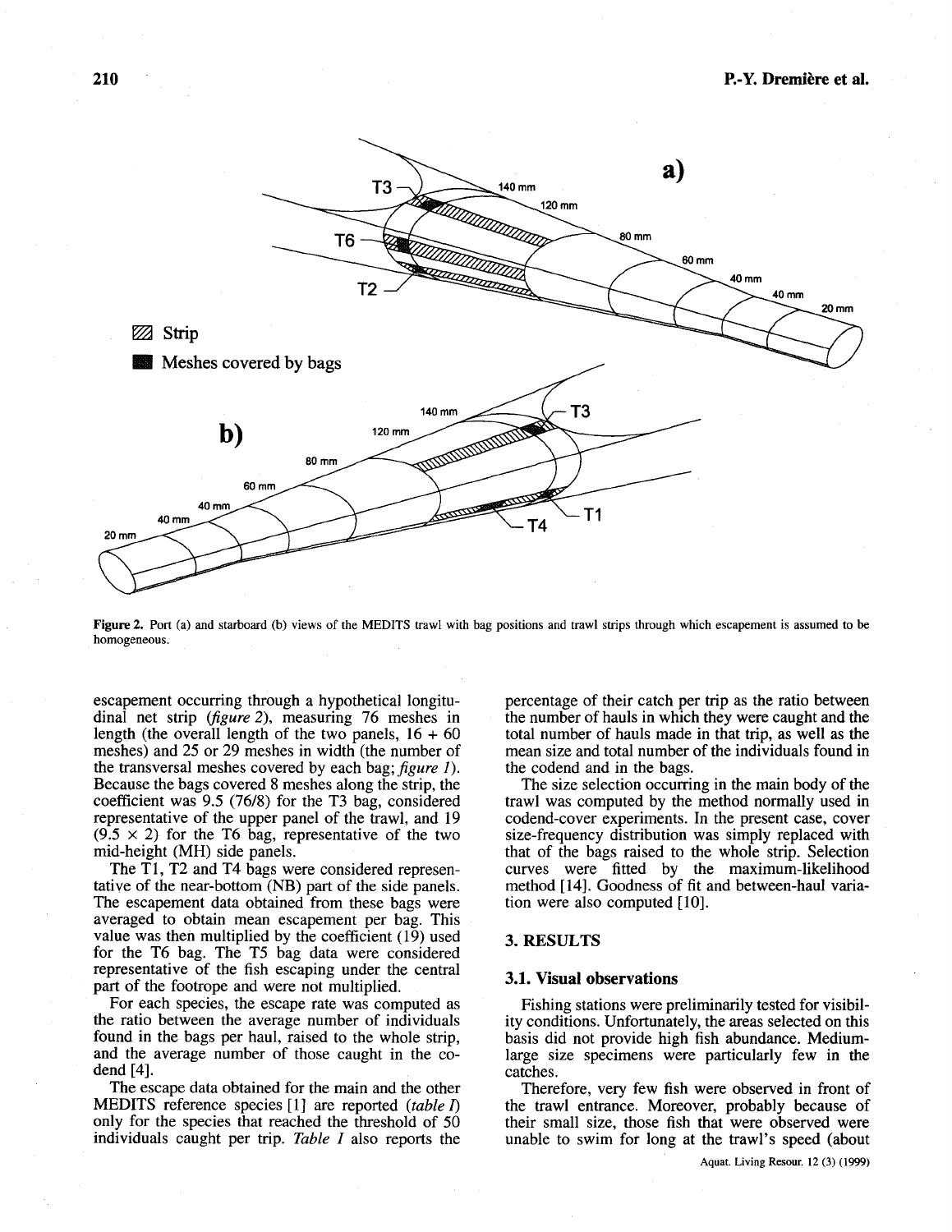*Squil/a mantis* 

2

100

2615

 $\sim$ 

25

 $\ddot{\phantom{1}}$ 

108 4 2

6

 $\overline{\phantom{a}}$ 

Codend Near-bottom part of side panels Mid-height part of side panels Upper panel Under the footrope  $(T1 + T2 T4)$ T6 T3 T5 Species Trip Presence Size No. Presence Size No. Escape (%) Presence Size No. Escape (%) Presence Size No. Escape (%) Presence Size No. Escape (%) (%) (%) **Mean Low L. Up.L.** (%) **Mean Low L. Up.L.**  (%) **Mean Low L. Up.L.**  (%) **Mean Low L. Up.L.**  MEDITS main reference species 17.0 32 13 22 o 0 0 *Merluccius merluccius*   $\overline{\mathbf{3}}$ 100 19.4 248 13 4 o o 100 17.0 446 22 9.2 44 10 -3 23 o o O· 0 o 4 *Micromesistius poutassou*   $\overline{\mathbf{3}}$ 100 15.5 1741  $\overline{\mathbf{3}}$ 13.5 6 0 o  $\blacksquare$ 62 17.4 228 13 6 20 o *Mul/us barbatus* 2 100 2.6 70401 68 12.7 1571 2 o 4 o o o o 30 10.7 14 o o o 100 37 8.0 253 11 7 o o o 85 3 2 *Pagel/us erythrinus* 2 7.4 2267 15  $\overline{a}$ o o 5.9 66 4 92 119 21 63 53 18 88 o 0 0 o *Phycis blennoides*   $\overline{\mathbf{3}}$  $\overline{a}$  $\overline{a}$ o *Spicara flexuosa* 2 95 933 o o 0 o o 10 o o  $\overline{\phantom{a}}$  $\overline{a}$ 5  $\overline{1}$  $-1$  $\overline{\mathbf{3}}$ o o o *Trachurus mediterraneus* 2 100 10.1 9514 3 10.5 32 0 o  $\overline{1}$ o o o o o 5 9.5 o o o *Trisoplerus minutus* 4 100 9.3 1464 59 6.9 241 16 8 25 11  $11.5$  19 1  $-2$ 4 *capelanus*  o 0 0 o *Eledone cirmasa*   $\overline{\mathbf{3}}$ 100 7.4 59 3 2.5 6 11 - 13 34 o L. 4 100 3.9 95 19 3.8 38 40 3 77 o o 0 0 o o 0 0 0 *li/ex coindetii*  4 100 9.8 764 0 o o 0 0 o  $\overline{\phantom{a}}$ 6.2 1239 3 o *Loligo vu/garis*  2 100  $7.8$  13 1 -1 3 o 0 o o 10 3.0 2 0 o o 2 100 5.8 3001 30 4.9 146 5 2 8 o 0 o o 50 5.2 21 o *Sepia officinalis*   $\overline{a}$ o  $\overline{\phantom{a}}$  $\mathbf{1}$  $\mathbf{1}$ o 0 0 *Nephrops norvegicus*   $\overline{\mathbf{3}}$ 100 25.7 974 87 22.8 621 64 44 83 o o  $\overline{a}$  $\sim$  $\overline{\phantom{a}}$  $\overline{a}$  $\equiv$  $\sim$   $\sim$ Other MEDITS reference species o 0 0 o 0 0 0 *Boops boops*  2 100 5709 o o o 5 o o o  $\overline{a}$  $\mathbf{1}$ 105 o 0 0 o 0 0 0 *Diplodus annu/aris*  2 70 o o o o o 0 o o J. *Engraulis encrasicolus*  2 100 33062  $\overline{2}$ 6 0 0 o 35 95 0 0 o o 0 o o  $\mathbf{I}$  $\overline{\phantom{a}}$ 4 100 4229  $13 \t 0 \t -1$ 11 133 1  $\overline{\mathbf{5}}$  $\overline{a}$ 4 ί. 1  $19 \t 7 \t -8 \t 22$ o 0 0 *Lepidopus caudatus*  3 100 265 o o 8 ÷ ÷ *Sardina pilchardus*  2 95 600 o o 0 0 o  $\overline{a}$ 15 38 6 -2 15 o o 0 o o  $\overline{\phantom{a}}$ ., o 0 0 0 4 89 70 o o 0 0 o o  $\sim$  $\overline{\phantom{a}}$ 

- 0

 $\overline{a}$  $\overline{a}$  $\overline{a}$  o 0 o 030

Table I. Escapement through different parts of the MEDITS trawl: percentage of presence in the hauls per trip; mean size (total length for fishes in cm; carapace length for crustaceans in mm; mantle length for molluscs in cm); No: total number of individuals caught in the codend or escaped (bag data were extropolated as explained in the text); escape percentage (ratio between the average number per haul of the specimens found in the bags and those found in the codend) and 95 % confidence interval. - Bag not mounted on the trawl for that trip or no data available.

scapement from **'** 

the i

 $\Xi^-$ 

**IS trawl** 

 $211$ 

o

8

 $\overline{\phantom{0}}$ 

o

o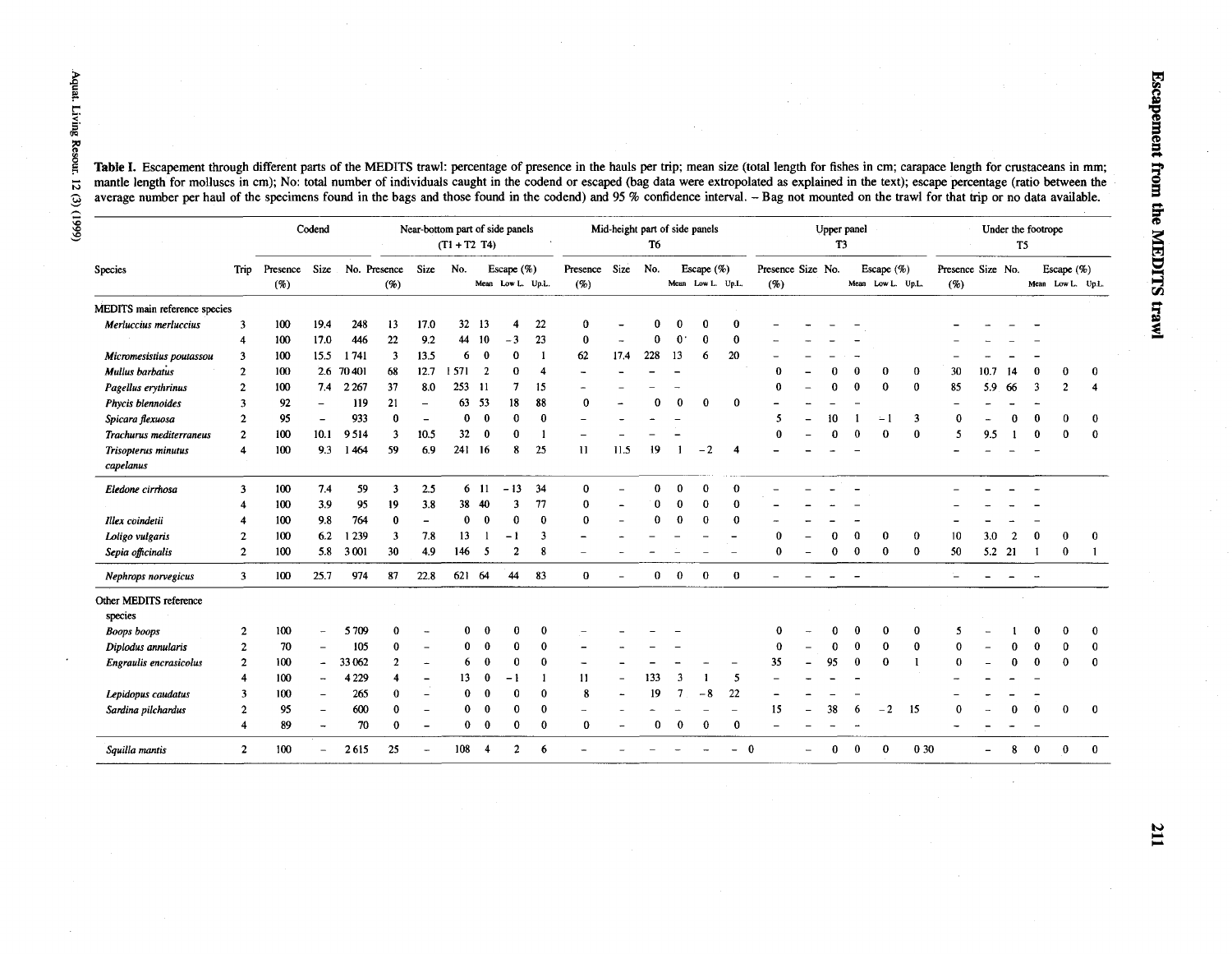$1.5 \text{ m} \cdot \text{s}^{-1}$  and remained very briefly in the area covered by the TV camera, preventing the clear identification of specific behaviours. The only general observation concerned the herding effect: sorne fish tried to keep clear of the solid part of the trawl (especially the footrope) and tended to concentrate in the middle of the netting cone.

In contrast, fish behaviour was easily observed in the last sections of the trawl body and in the codend. Sorne species, such as horse mackerel *(Trachurus* sp.), showed greater swimming endurance compared with others such as annular seabream *(Diplodus annularis).*  Sorne fish may have escaped when the vessel stopped for hauling operations. However, since the towed vehicle must be hauled before the fishing gear, observations for this phase are not available.

Gear behaviour could also be observed satisfactorily. The amount of sand and mud lifted from the bottom showed that the footrope of the commercial trawl was in closer contact with the bottom than that of the MEDITS trawl. Moreover, a considerable portion of the lower panel of the commercial trawl seemed to remain in contact with the bottom, while that of the MEDITS trawl rose from the bottom just behind the footrope.

With reference to the bags attached to the trawl belly, the external netting of the one mounted on the upper part of the trawl (T3) appeared to be flattened against the trawl, preventing fish access into the bag. This masking effect was due to the low angle of attack (angle with respect to the water flow) of the first upper panels with respect to the water flow. The bag was removed in the course of the second visualobservation trip and placed in the middle of a side panel (T6 position), whose wider angle of attack allowed the bag to remain distanced from the trawl body, as confirmed by visual observation. The bag was left in this position for the two subsequent fishing trips.

Because of the sand and mud clouds raised by the footrope, the behaviour of the bags mounted on the NB part  $(T1, T2$  and T4) could not be observed, except for the elliptic shape of the belly section and the short distance of these bags from the bottom. As these three bags were attached to the same panels as the T6 bag, and had a similar angle of attack, they were aIl assumed to behave in the same way as the T6 bag and to be unaffected by the masking effect.

The underwater recordings were employed to produce a video film showing the underwater behaviour of the MEDITS trawl and of the fish in front and inside of it, as weIl as the methodology and sorne of the results obtained in these and in the parallei experiments [8]. A copy of the film can be obtained from the corresponding author.

# 3.2. **Escapement from the trawl body**

The highest rate of escape into the NB bags (T1, T2) and T4) was shown by *N. norvegicus,* found in these bags in 87 % of the hauls of the third trip. The escape rate in this trip was 64 %, which was significant

because the 95 % confidence limits (44-83 %) do not coyer 0 *(table* I), and increased with decreasing size. *Figure 3a* shows the size-frequency distributions of this species in the codend and in the NB bags. The proportion of individuals caught by the codend  $(codend/(codend + bag))$  is shown against carapace length in *figure 3b* along with the selectivity curve. The 50 % retention length was 21.9 mm ( $SE = 0.4$ ), with a selection range of 13.5 mm ( $SE = 1.2$ ). There was no between-haul variation ( $P = 1.000$ ). Similar observations were made in the fourth fishing trip, but computations could not be performed owing to the low number of individuals caught.

As regards fish species, the escapement of greater forkbeard *(Phycis blennoides)* into the NB bags was especially high  $(53 \%)$ . In three other species, hake *(Merluccius merluccius),* common pandora *(Pagellus erythrinus)* and poor cod *(Trisopterus minutus capelanus),* it ranged from 10 to 16 %, which was significant except for *M. merluccius* in the fourth trip.

The mean size of P. *erythrinus* was slightly larger in the NB bags than in the codend ( *table 1; figure 3c,* d).

In contrast, the mean sizes of *M. merluccius, T. minutus capelanus* and blue whiting *(Micromesistius poutassou)* were larger in the codend. For *T. minutus capelanus,* in particular, escapement was strongly size-dependent *(figure 3e,* j) as for *N. norvegicus.* 

*M. barbatus,* probably because of their high abundance, were found in the NB bags in 68 % of the hauls of the second trip. Nevertheless, their escape rate was low (2 %), with very small differences in mean size between the bags and the codend *(table* I).

The escapement into the NB bags of horned octopus *(Eledone cirrhosa)* was the highest among molluscs **(Il** %) and not significant in the third trip, when the mean mantle length (ML) of the individuals found in the bags was considerably lower than in the codend (2.5 cm versus 7.4 cm; *figure 4a, b).* Their presence in the hauls was only 3 %. During the fourth trip, when the mean size of the individuals present in the area was smaller (3.9 and 3.8 cm, respectively, in the codend and in the bags; *figure 4c,* d), their escape rate rose to 40 % and their presence in the hauls to 19 %. A moderate escape rate  $(5 \%)$  was shown by common cuttlefish *(Sepia officinalis),* while broadtail squid *(Illex coindetii)* and European squid *(Loligo vulgaris)*  were absent or scarce in bag catches.

The MH bag (T6) showed a high rate of escape only for *M. poutassou* (13 %). This species was found in the bag in 62 % of the hauls of the third trip. The escape rate was lower for sil ver scabbardfish *(Lepidopus caudatus;* 7 %), anchovy *(Engraulis encrasicolus;*  3 %) and *T. minutus capelanus.* The mean size of the individuals found in this bag was higher than in the codend: for *M. poutassou,* it was 17.4 cm versus 15.5 cm. The larger size classes contributed most to the escapement into the MH bag *(figure 4e,* j).

The only species which escaped through the upper part of the trawl belly was sardine *Sardina pilchardus*  (6 %). This result was not significant and S. *pilchardus*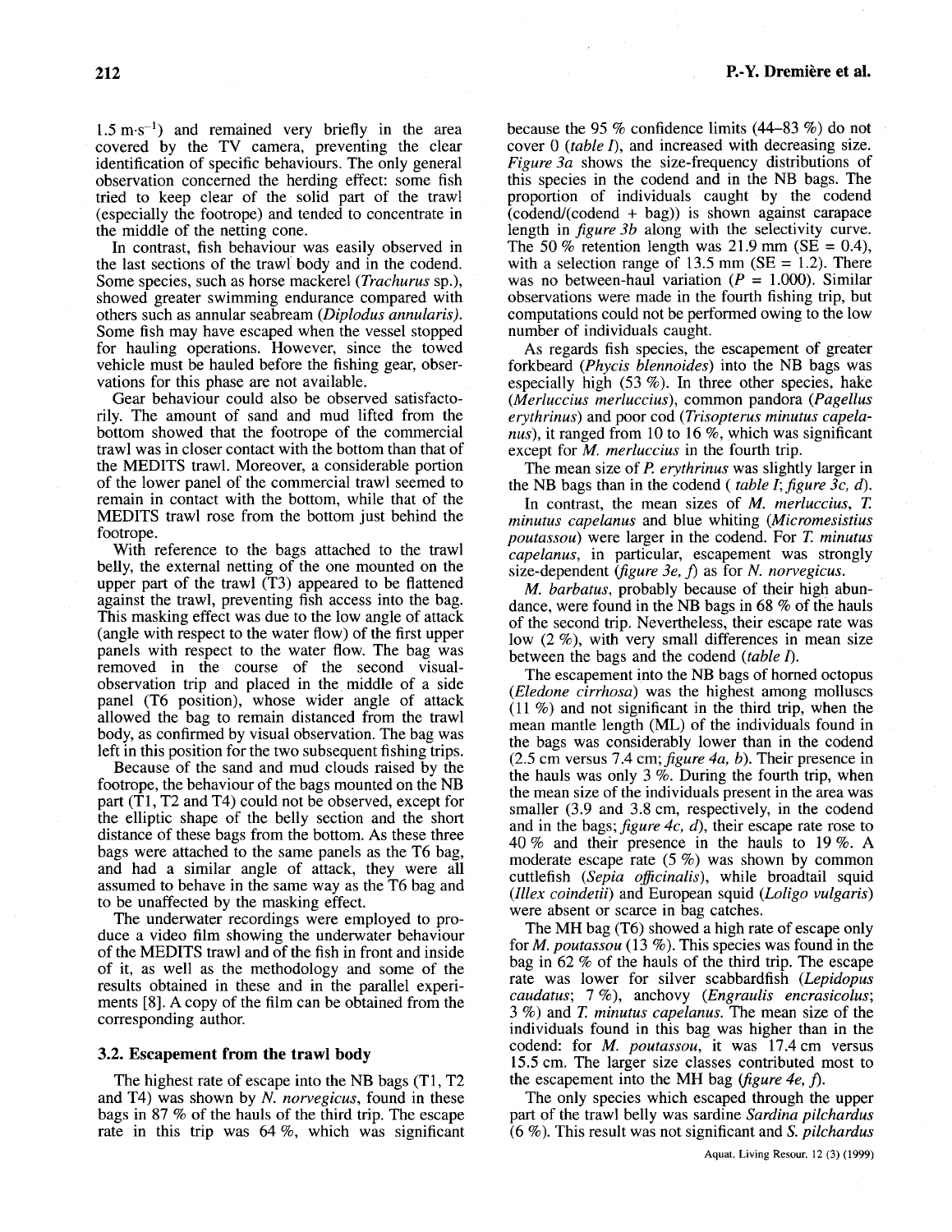

Figure 3. Size-frequency distributions of all the individuals of Norway lobster (Nephrops norvegicus) caught by the codend and near-bottom (NB) bags of the MEDITS trawl in the third trip (a), of common pandora (Pagellus erythrinus) in the second trip (c), of poor cod (Trisopterus minutus capelanus) in the fourth trip (e). The distribution of P. erythrinus found in the bag mounted under the footrope (UF) is also shown (c). Bag data were extrapolated as explained in the text. For the three species, the proportions of individuals caught by the codend (codend/(codend + bag)) are shown in graphs b, d and f, respectively. The selection curve of  $N$ . norvegicus is shown in graph b.

# Nephrops norvegicus (3° trip)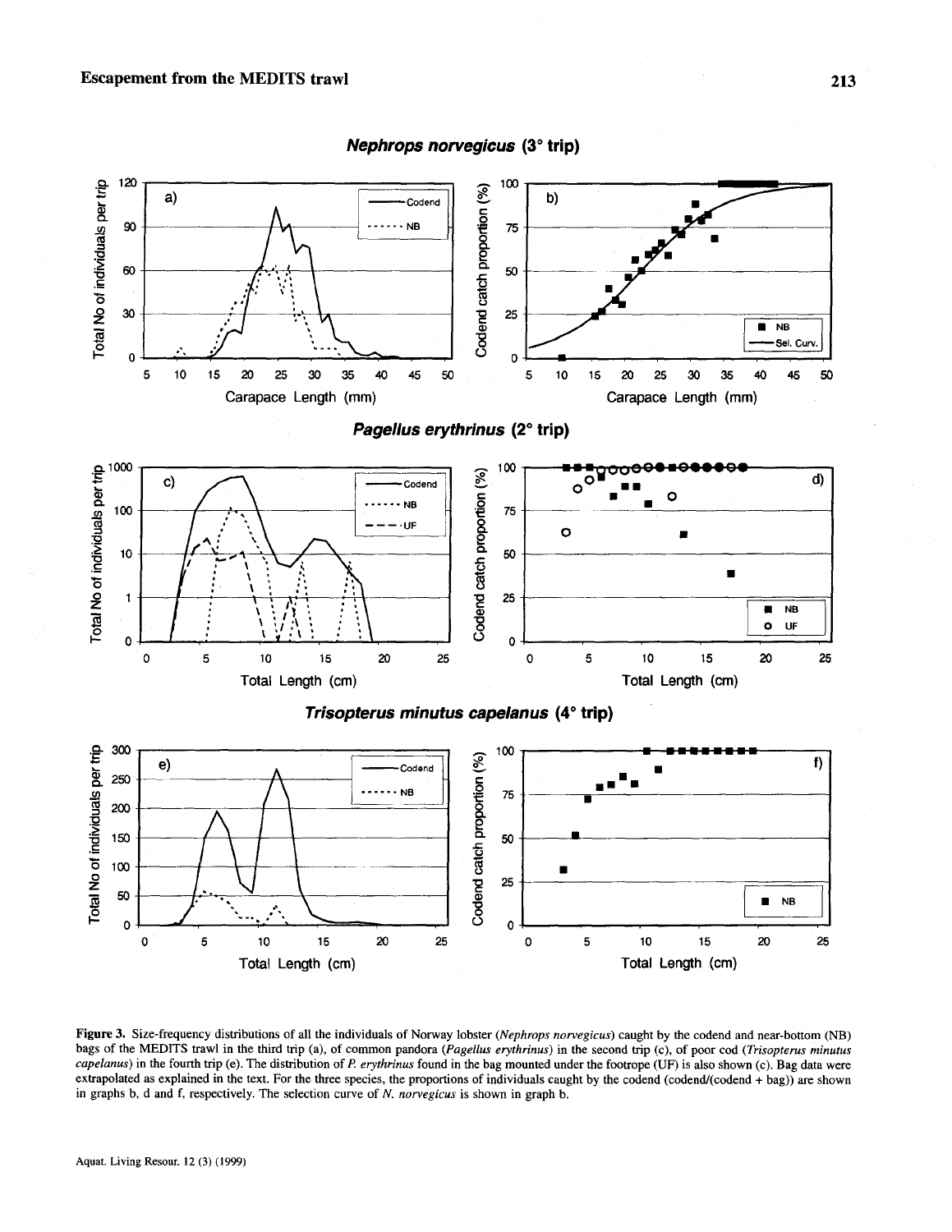

# Eledone cirrhosa (3° trip)

Figure 4. Size-frequency distributions of all the individuals of horned octopus (Eledone cirrhosa) caught by the codend and near-bottom (NB) bags of the MEDITS trawl in the third (a) and fourth (c) trip, of blue whiting (Micromesistius poutassou) in the third trip (e). The distribution of M. poutassou found in the bag mounted on the mid-height (MH) part of the side panel is also shown (e). The bag data were extrapolated as explained in the text. For the two species, the proportions of individuals caught by the codend (codend/(codend + bag)) in the various trips are shown in graphs b, d and f, respectively.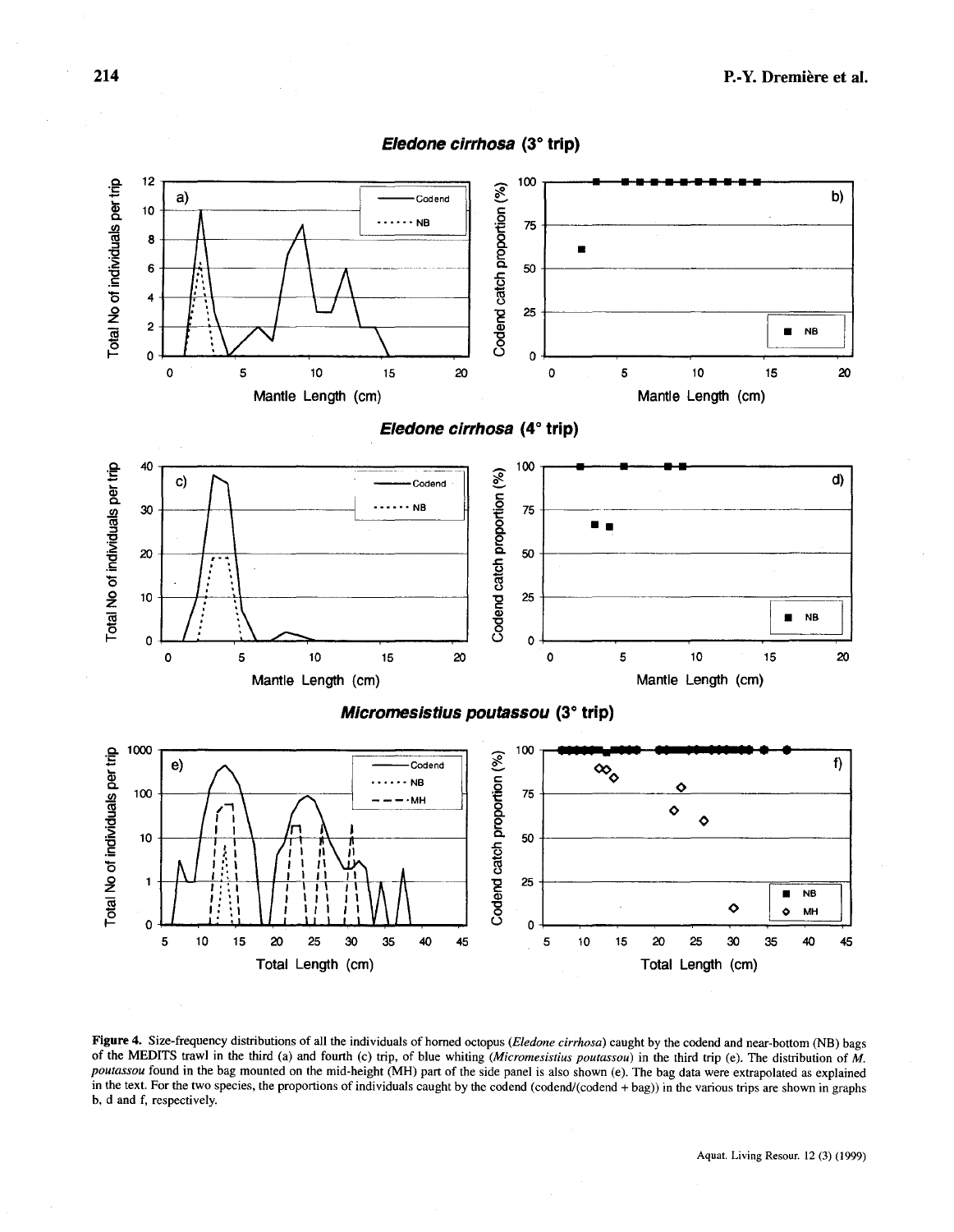was present in only 15 % of the hauls of the second fishing trip. *E. enerasieolus* was found more regularly  $(35\%)$ , but their escape rate was low (less than 1 %).

Escapement under the trawl was low. *P. erythrinus*  was regularly present (85 %) in the bag mounted under the footrope  $(T5)$ , with individuals smaller than those found in the codend (5.9 cm versus 7.4 cm; *figure 3e,*  d), but their escape rate was significantly low  $(3 \%)$ . Common sole *(Solea vulgaris),* whieh was not included in *table 1* because of their very low catch rates, was occasionally found in the  $T5$  bag during the second trip, as were sorne individuals of S. *officinalis.* 

### 4. DISCUSSION

Prudent and therefore partial coefficients were adopted to con vert bag catches into escape rates. Bag catch data were extrapolated to strips only as large as the bags and as long as the netting panels to which they were attached. The evaluation of whole-trawl escapement was not performed. This could have been calculated by extrapolating bag data in both the longitudinal and the transversal directions with respect to the trawl axis. As regards the longitudinal direction, neither the wings (mesh size 140 mm) nor the last sections ahead of the codend (mesh size 80 and 60 mm) were considered, although escapement there is likely to be similar to that observed in the areas where the bags were mounted. The reason for this decision was that no data were available for these parts of the trawl, which are mainly those where the mesh is smaller and where escapement, even though it probably involved the same species, was likely to be represented by smaller individuals.

As far as the transversal direction is concerned, escapement in the immediate vicinity of the NB bags and in the lower panel was probably similar to that of the NB bags. In this case, the extrapolation was not performed because across the same panel the composition of the species that escaped varied with distance from the bottom. For example, the T2 and T6 bags, mounted on the same panel *(figure* 1) at a short distance, differed considerably in species composition *(table* /). Since it is objectively difficult to determine the extension of the strip where escapement is homogeneous, the strips were assumed to be only as large as the bags.

Similarly, the data collected from the bag attached to the upper part of the trawl were extrapolated only to a longitudinal strip as large as the bag, and not to the whole upper panel.

The coefficients applied in this study allow the risk of overestimating escapement through the trawl body to be avoided. This risk is inherent to the extrapolation process. In the present case, bag data could have been extrapolated to areas for which there were no data and for whieh it was impossible to know whether and to what extent escapement differed in numbers, species or size.

As a result, escapement was underestimated and we present only the data reftecting the objective part of this phenomenon, which is substantial and does not require exaggeration.

Another source of underestimation could have been produced by the masking effect caused by the ftattening of the bag netting against the trawl panels. This effect, observed after the first tests on the bag mounted on the top panel of the trawl (T6), prompted its removal to a position where the angle of attack of the trawl panel was sufficiently wide to keep the netting distanced from the panel. The other bags did not seem to be affected by it.

Escapements through the front part of any bottom trawl may vary significantly with regard to both species and size involved. Starting from no escapement at all, the variation range may reach relatively high values. Few species showed a high escape rate from parts other than the near-bottom side of the trawl *(figure* 5). Pelagie species escaped preferentially through its upper part. In spite of the masking effect observed on T3 bag, and of the consequent possible underestimation of escapement, 6 % of S. *pilehardus*  escaped in this direction. This could explain the low catch efficiency of the MEDITS trawl for this species compared with the commercial trawl, which had a smaller mesh size in the front panels of the body [8]. S. *flexuosa* escaped in small numbers (1 %) and only through the upper part. M. *poutassou* showed a higher escape rate through the mid-side than through the near-bottom part (13 % and less than 1 %, respectively). *L. eaudatus* escaped (7 %) only through the mid-side part.

For all the other species, escapement mainly occurred through the near-bottom part of the side panels. *P. erythrinus* escaped in small numbers (3 %) under the footrope, but less than in the near-bottom part of the trawl body (11 %). A similar behaviour was shown by S. *vulgaris.* 

Escape rates through the NB bags varied widely, from 64 % of *N. norvegieus* and 53 % of *P. blennoides*  to the very low values of sorne species *(M. barbatus*  2 %, *L. vulgaris* 1 %, *Spiearaflexuosa* 1 % and even 0 for I. *eoindetii).* This variability clearly affects, as for other sampling trawls [5, 6, 12, 13], the species proportion rates resulting from sampling surveys.

For some species, the escape behaviour varied with size, the smaller individuals tending to escape towards the bottom and the larger ones towards higher parts of the trawl body. For example, the mean size of M. *poutassou* escaping through the mid-side part (17.4 cm) was higher than in the codend (15.5) and in the NB bags (13.5). This species seemed to react actively to gear motion, but only the larger individuals were able to escape effectively from the trawl, probably because of their greater swimming endurance. A similar behaviour was shown by *T. minutus eapelanus,*  even though for this species the highest escape rate was observed in the near-bottom part. For *P. erythrinus,* the mean size of the individuals that escaped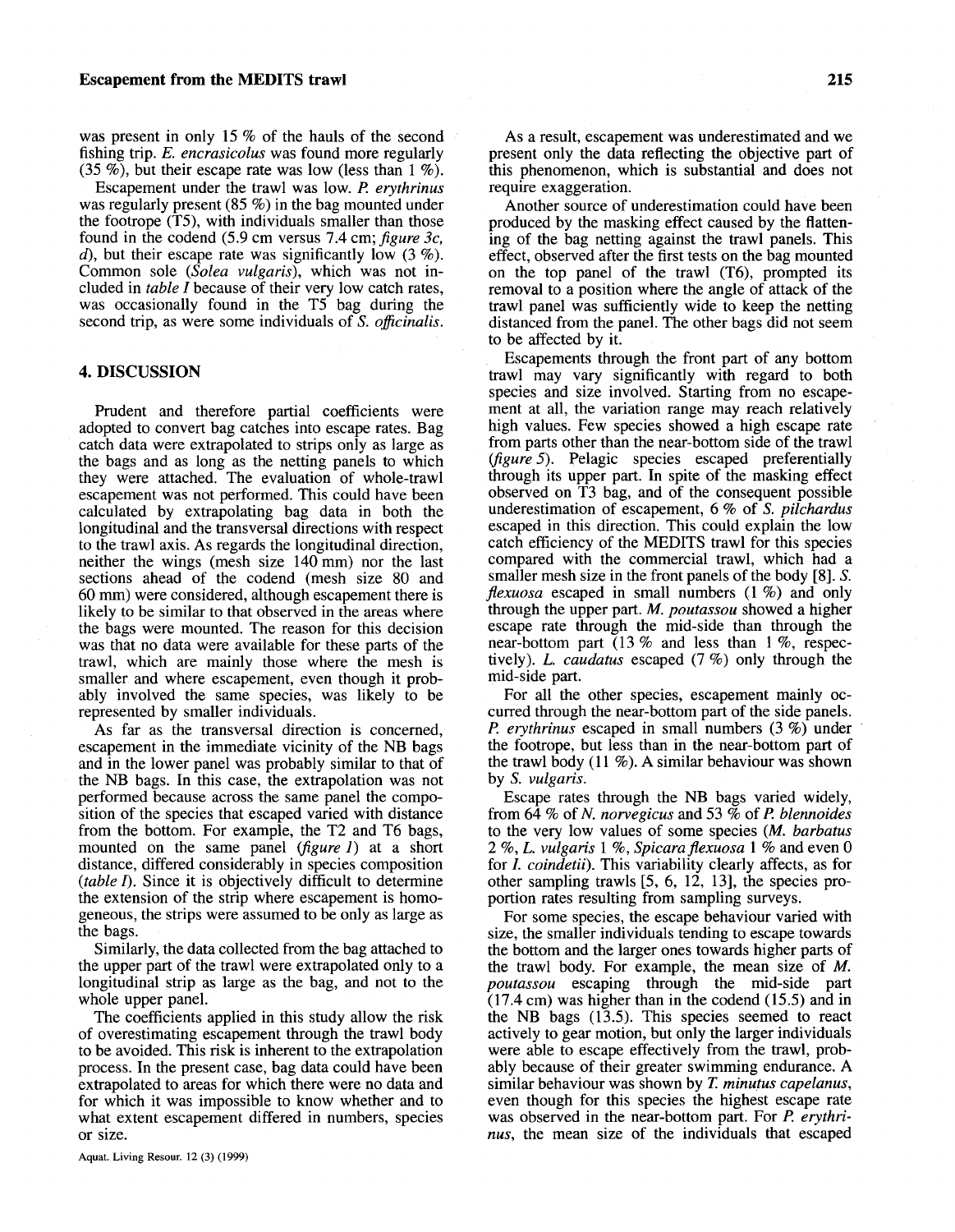

Figure 5. Summary of escapement rates through the different parts of the MEDITS trawl for the main and other reference species: the near-bottom (NB) part of the side panels, the upper panel (UP), the mid-height (MH) part of the side panel and under the footrope. Species which showed a null escapement rate through any part of the trawl are also reported.

under the footrope was lower than in the codend and in the NB bags where large size classes accounted for the majority of escapement.

A loss of tishing efficiency of the MEDITS trawl compared with the Italian commercial trawl was observed for large-size classes of some species (*M*. *merluccius, M. poutassou,* P. *erythrinus* and *L. vulgaris)* [8]. This can be explained by the ability of medium-large individuals to escape through the belly sections of the MEDITS trawl, which are made of larger mesh than those of the Italian commercial trawl. Despite the relatively small mesh size used in the front part of this commercial trawl, sorne comparative experiments have been conducted during the fourth fishing trip [7]. Four small net bags were attached to the outside of the first two belly panels (60 and 48 mm mesh sizes) of the commercial trawl. These experiments have shown some significant escapements only through the first panel  $(60 \text{ mm mesh size})$  of the commercial trawl, ranging from 5 % *(Illex coindetii)*  to 77 % *(Nephrops norvegicus)* of the total catch in mean values. As regards *M. merluccius* and *T. minutus capelanus,* the mean escapement values through the front body of the commercial trawl were 69 and 49 %, respectively [7].

For the MEDITS trawl, the higher rate of escape of large-size individuals was directly confirmed by the bag data for *M. poutassou* (MH bags) and P. *erythrinus*  (NB bags). In contrast, there was no such evidence for *M. merluccius* and *L. vulgaris.* This could mean that if large individuals did escape, this occurred through areas not covered by the bags, possibly the upper panel and the part just ahead of the codend, where some species showed good swimming endurance. But an avoiding behaviour cannot be excluded.

Escapement also varied with size for other species, and the mean size of sorne species that escaped through the near-bottom part of the trawl was lower than in the codend. The most representative case is *N. norvegicus,* where the escape rate of small-size individuals was pariicularly high. This size-dependent escapement was confirmed by the comparison of the efficiency of the MEDITS with the commercial trawl [8].

These results show that for *N. norvegicus* a sizeselection process occurred in the body of the trawl, as already shown for another trawl type [11]. However, the size-selection curve shown in *figure 3b* cannot represent whole-trawl selection because data were available for only a part of the trawl body.

If data on the escapement through other trawl parts - e.g. the wings or the last sections just ahead of the codend - were available, the escape rate would obviously increase and the codend retention percentage